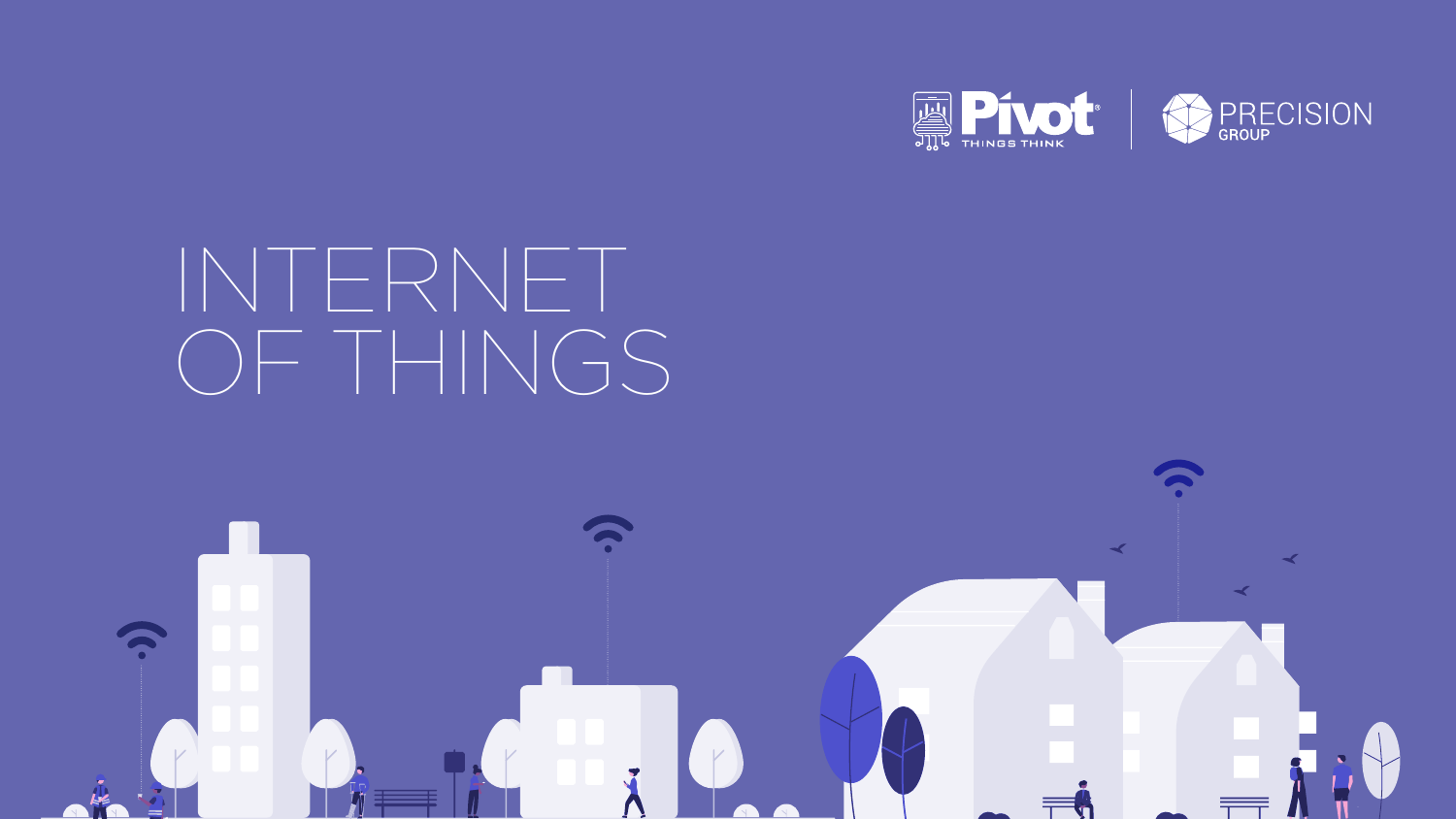## PRECISION'S IOT BACKGROUND

Precision brings its more than two decades of experience in the IT industry to assist in your IoT journey. Precision has carefully brought together, invested into and nurtured the capabilities and resources required, such as its PIVOT IoT Framework, embedded engineering, software engineering, implementation and support infrastructure, to be able to provide an end-to-end IoT solution.



Precision can address the of the solution stack:

## end-to-end requirements of your IoT innovations, across all layers

- End-use devices with embedded sensors and actuators
- Things | Nodes
- Wireless & wired
- Communications & Networking
- PIVOT IoT Platform
- Computing & Storage
- Popular Cloud Platforms or Client's Private Cloud
- Applications & Services
- PIVOT IoT Analytics Framework
- Big Data & Analytics



Precision can not only help you design, architect, prototype and refine your IoT solution; we can actually help you deploy the solution and support it through our pan-India support network.



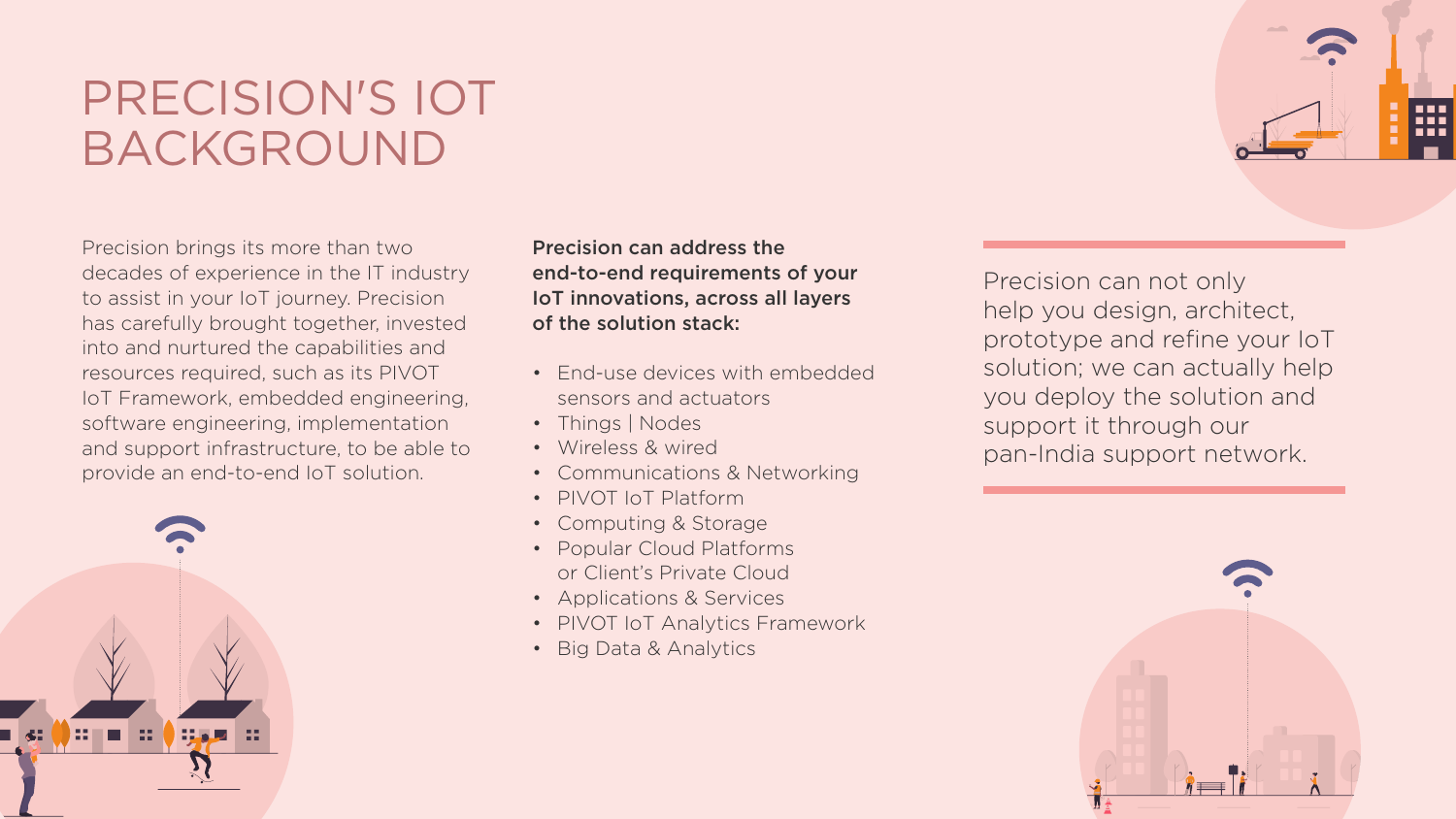## PRECISION'S BACKGROUND

### **BIOMETRIC** SOLUTIONS

Established in 1996, Precision provides Biometric, IoT, Cloud & Systems Integration solutions and IT Infrastructure Management Services. Precision adopts a consulting approach to address the needs of clients and has a very strong R&D and IP creation focus. With a PAN India presence and a 2500+ strong team of experienced and skilled certified pre-sales, sales & technical personnel, Precision strives to deliver value to its clients, leading to the creation of a large and loyal base of delighted customers.

## Our offerings:

## INTERNET OF THINGS

INFRASTRUCTURE

## MANAGEMENT SERVICES

### SYSTEM INTEGRATION & CLOUD

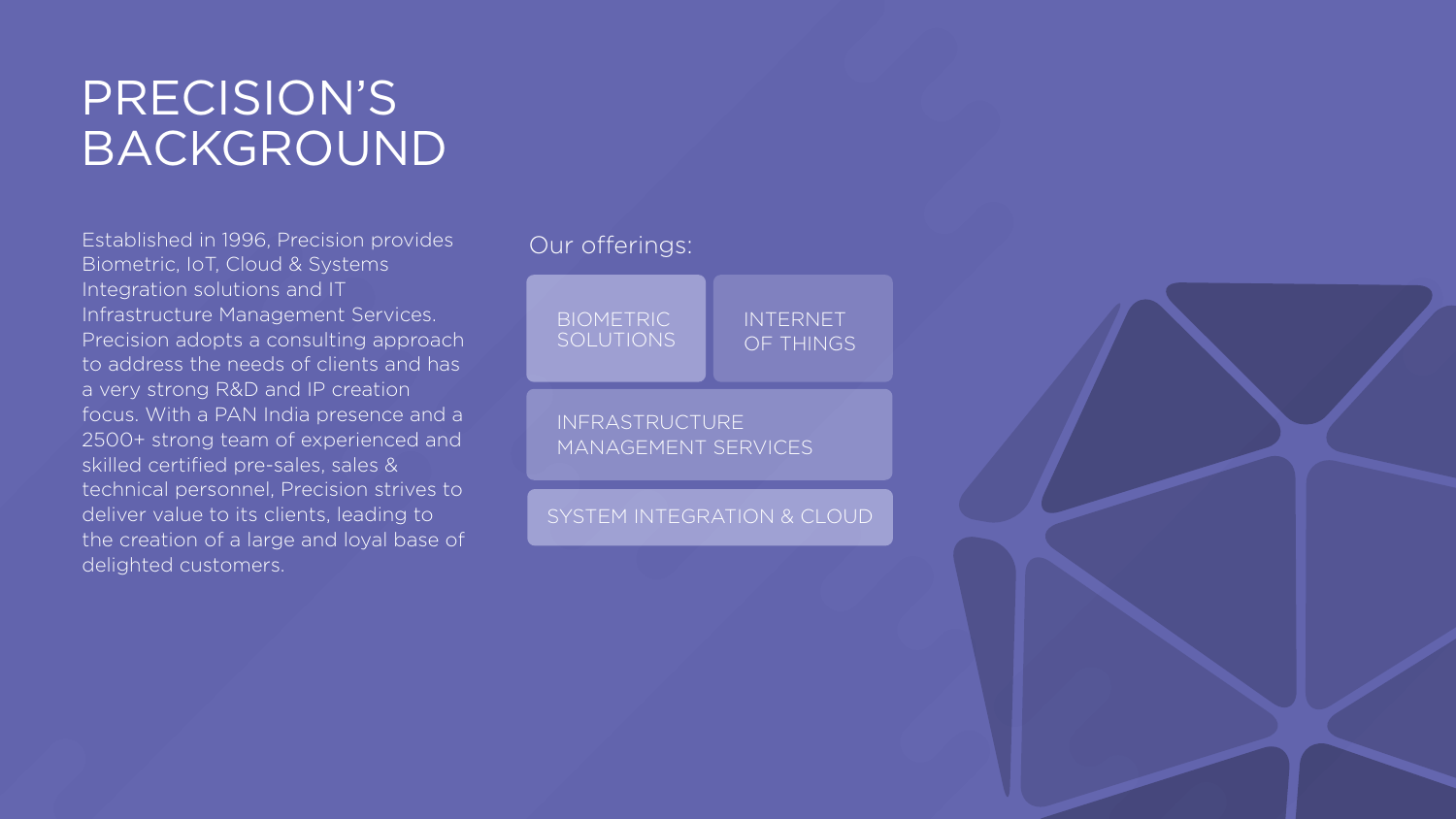## PIVOT

PIVOT is Precision's end-to-end, modular, value added IoT framework, which has been designed to adapt rapidly and easily to IoT solution needs, be it Industrial IoT, Enterprise IoT, Consumer IoT or Smart City solution. PIVOT employs best-in-class tools and techniques to deploy & connect to 'things', monitor and manage them, to develop & deploy applications supporting operations, to ingest large amounts of data and to provide rich analytics.

Precision employs widely used protocols in PIVOT and shall keep enhancing the protocol stack in line with the industry trends and optimized applicability. PIVOT supports Web sockets, MQTT, CoAP & Modbus. In terms of Security, PIVOT secures different layers of its architecture through appropriate standards such as role based user authentication, Site IDs, Site Authentication Codes, SSL, WPA2 and secured connection using TLS.



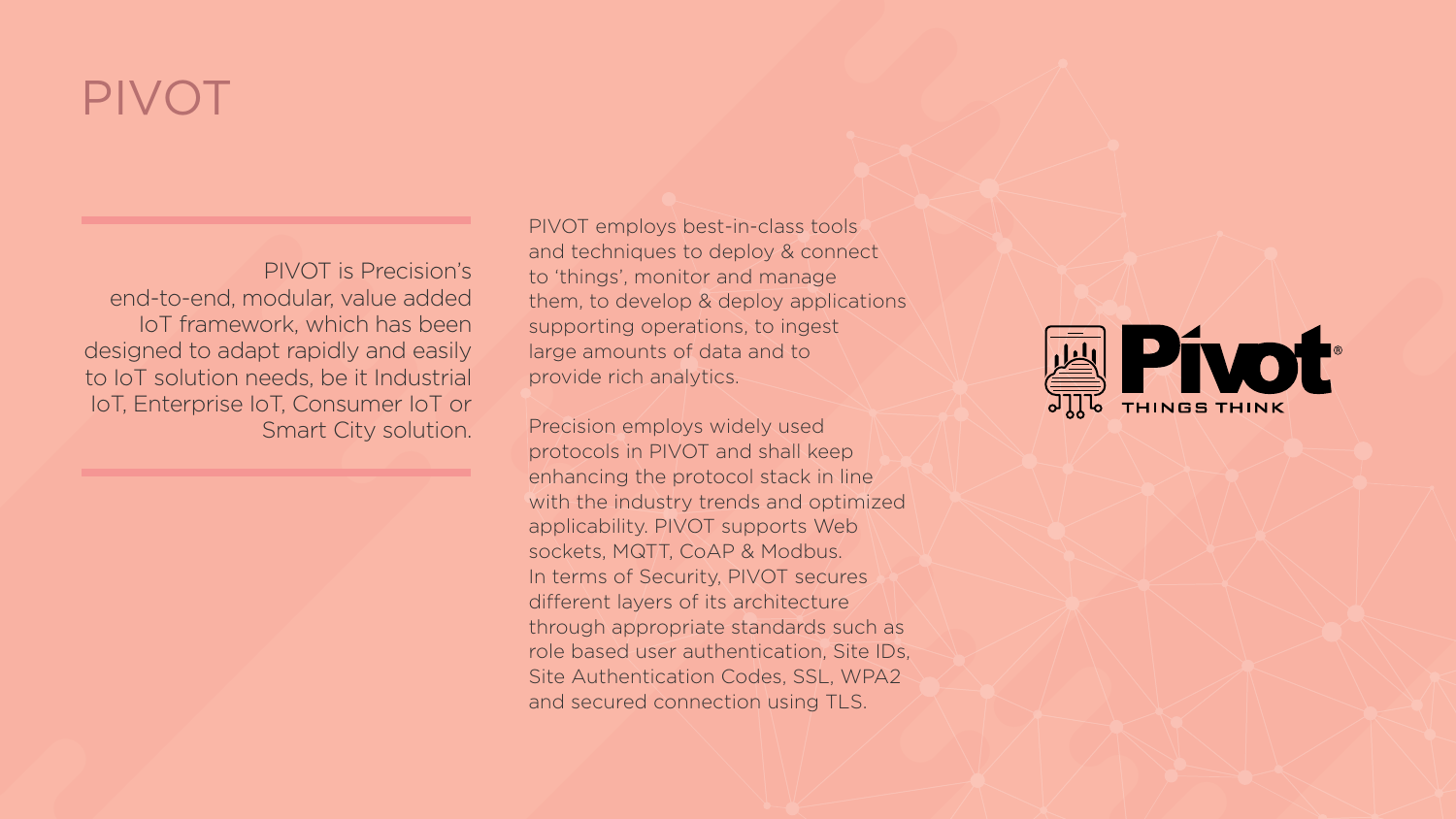## PIVOT

Local Communication



Internet Communication

Datacenter Communication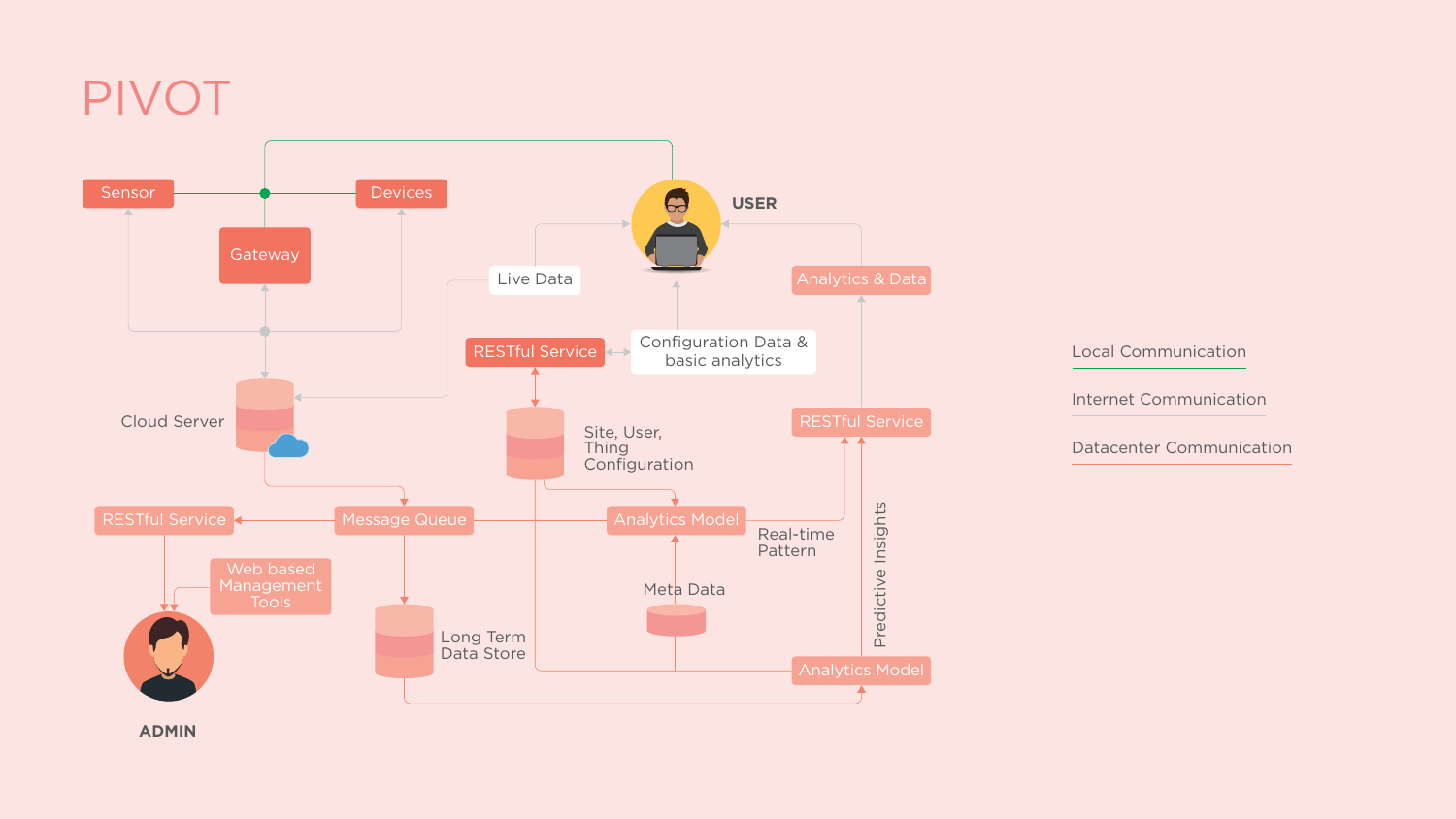Precision's PIVOT IoT Analytics Framework, AWS EMR/Yarn, Mongo, Hadoop, R, others BA Apps, Mobile Dashboards

> BIG DATA & ANALYTICS

COMPUTING & STORAGE

> Precision's PIVOT Framework, Mobile Apps, web Applications

## **PRECISION'S SUPPORT (CLOUD, TRIM, SME) &**



Precision Cloud, AWS, Azure & Client's Private Cloud

Wired & Wireless

COMMUNICATION & NETWORKING



Sensors & actuators with microcontrollers embedded in devices

APPLICATIONS

& SERIVCES

700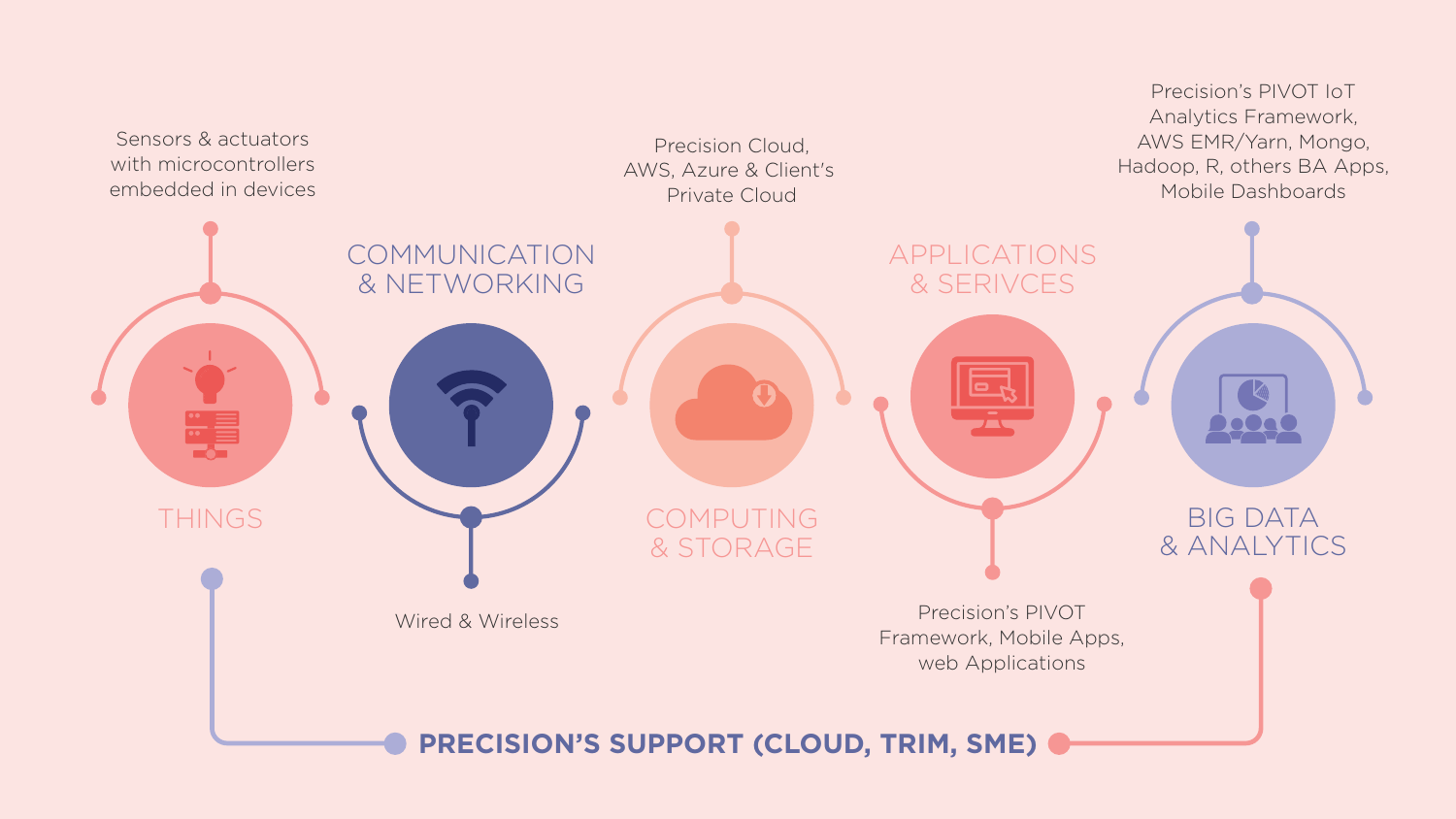## COMMERCIAL IoT

IoT in the commercial avenue opens up whole new possibilities of increasing organizations' efficiency with data analytics and machine learning by using the data generated from the environment.



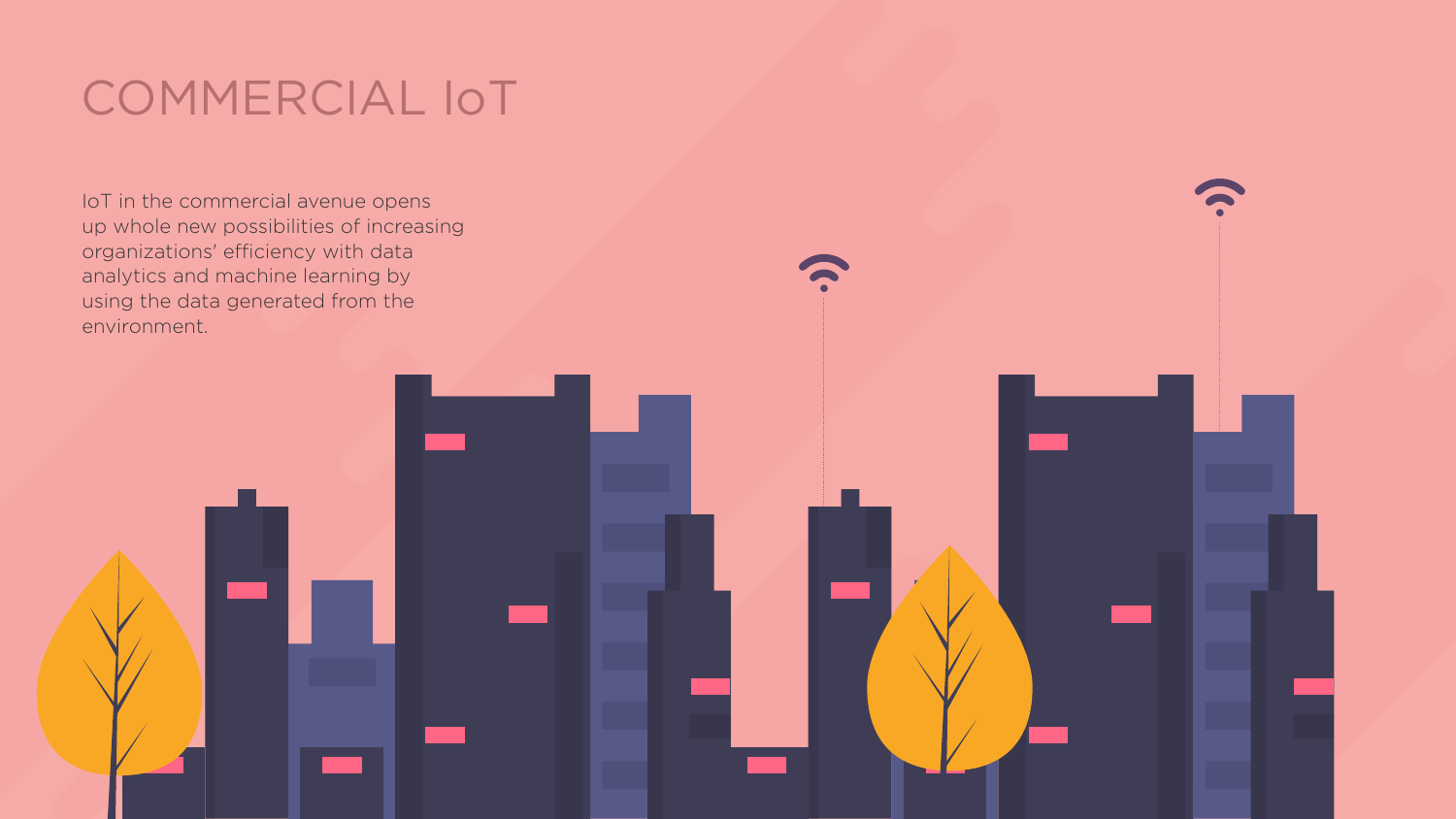



Diagnoses Vehicles' health



Geo-fencing Easy integration with any vehicle 03

## OBD II CHEST FREEZER





Entire cold room storage can be monitored and adjusted live 03



Monitors working conditions 01

Pop up alerts as per the content inside

02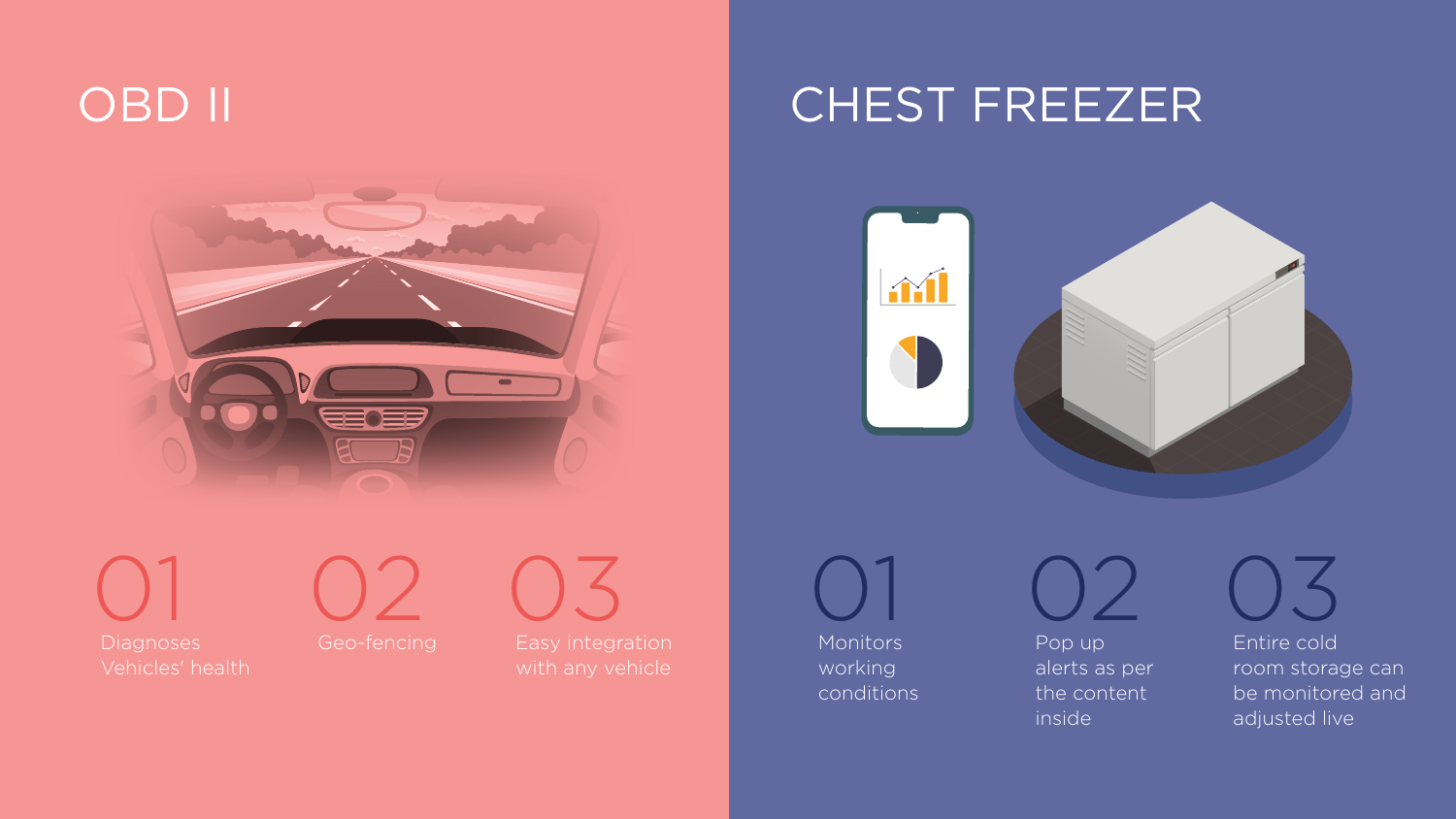## SMART LIGHT CONTROLLER

Smart Light Controller is an intelligent lighting control solution which communicates to the cloud via a suitable gateway. The evolution of smart light controllers has become inevitable as lighting is moving towards Wellness, Human centric and Safety requirements. Our smart light controller, PG-SLC 100, is able to achieve an array of operations using BLE mesh/LoRa WAN technology, where it has the capability to integrate multipurpose sensors for a centralized operation and monitoring control.



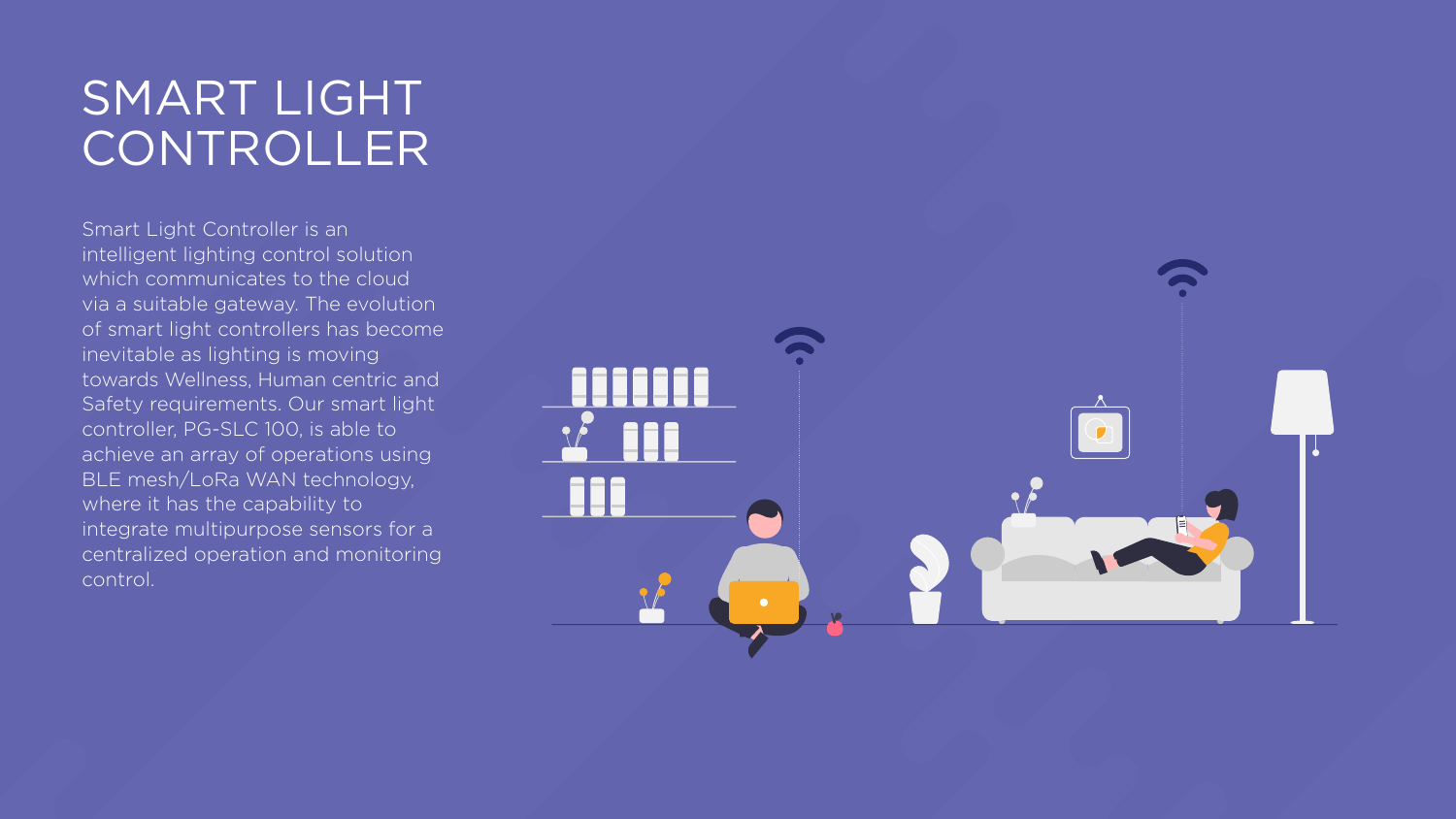### **HUMAN CENTRIC LIGHTING**



- Scheduling Auto ON/OFF
- Air quality sensor
- Pollution Monitoring CO2/CO/PM2.5 sensors
- Intensity Control, Motion Detection & Power **Optimization**

### **INDOOR LIGHTING HEALTHCARE**



### **OUTDOOR STREET LIGHTS**



- Improves work performance and productivity
- Power Saving
- Occupancy Sensor
- Day Light Harvesting
- Scheduling
- **•** UVA/UVC Virus Protection Lighting

15% Increase in **Productivity** 

90% Improvement on Sleep Efficiency

- Centralized light control via portal & App control
- Faster healing rate
- Wellness/Human Centric Lighting in ICU/CCU
- **•** Occupancy based UVC lighting for disinfecting surface and air

28% Power Saving

67% under lighting

- 
- 
- 

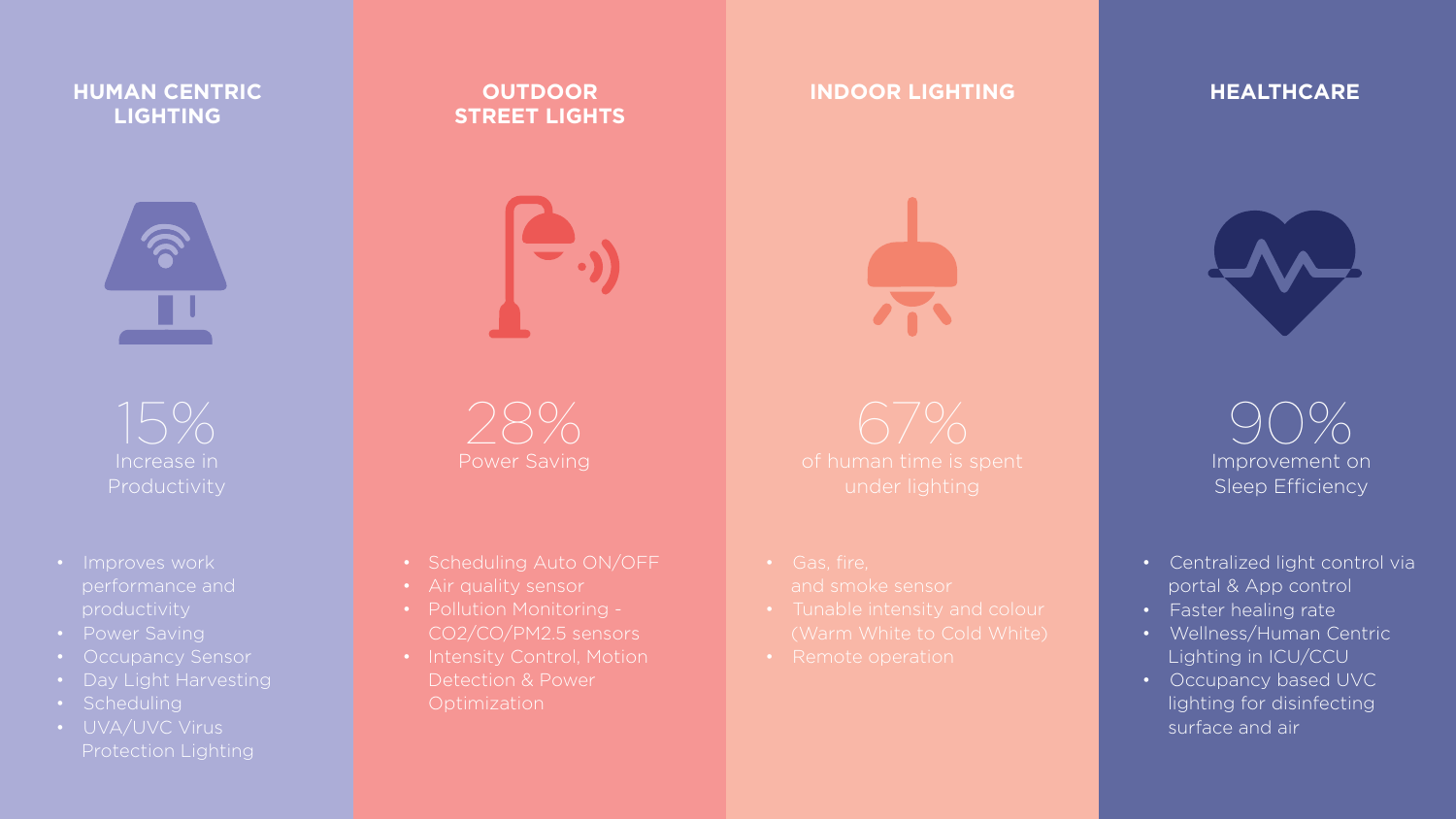## INDUSTRIAL IoT

Industrial IoT allows manufacturing units to interface their machines to the cloud platform for analytics and operations. The requirement for smart solutions in industries is dynamic, the upgradation of present assets and machinery to a smart-enabled operation is done as per the specific requirement of the company. PIVOT includes a comprehensive platform which helps the user to perform intelligent data analytics and enhances the operational decisions & improves the overall efficiency.



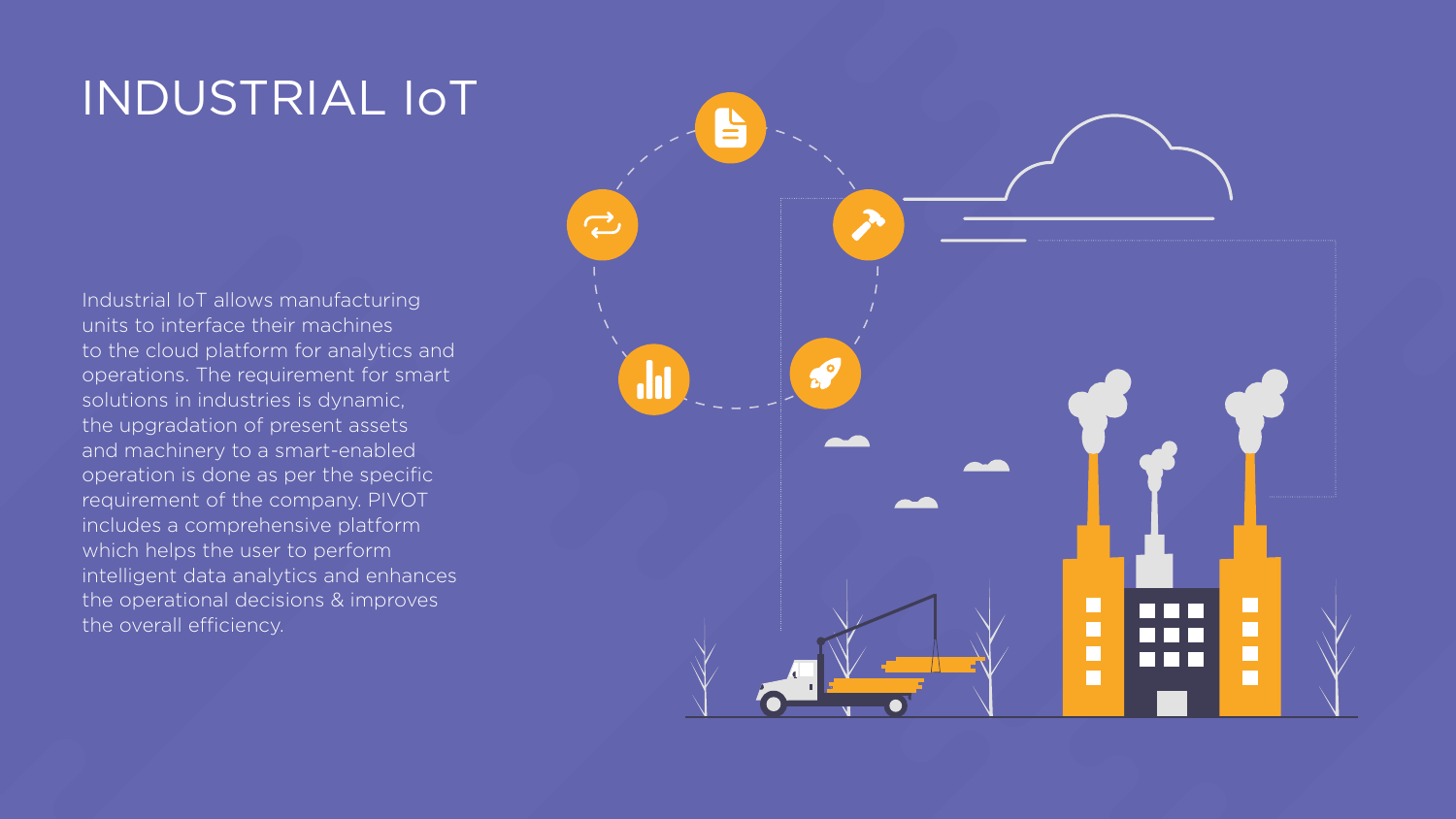## APPLICATIONS



### SMART MOTOR

- Retro fit in existing device
- Sensor integration
	- Vibration
	- Noise
	- Speed
	- Bearing temperature
	- Winding temperature
- Continuously monitor voltage, current and trip on undesired condition
- 'ON Time' measurement

### **OPERATION COUNTER**

- Retro fit in existing plant
- Gateway customization
- Data collection
- Analytical decision making
- Easy integration into equipment (such as sewing machines)
- Constantly measures the current range (greater than no load current)
- Energy computations



### PROGRAMMABLE LOGIC CONTROLLER (PLC) GATEWAY

### ADVANCED METERING INFRASTRUCTURE (AMI)

**....** 

 $\bullet\bullet\bullet\bullet\bullet$ 

 $\overline{\phantom{a}}$ 

- Data collection is from a single or multiple sources
- Central Meter Data Management System
- Controlling the energy meters, management of payment, invoice generation etc.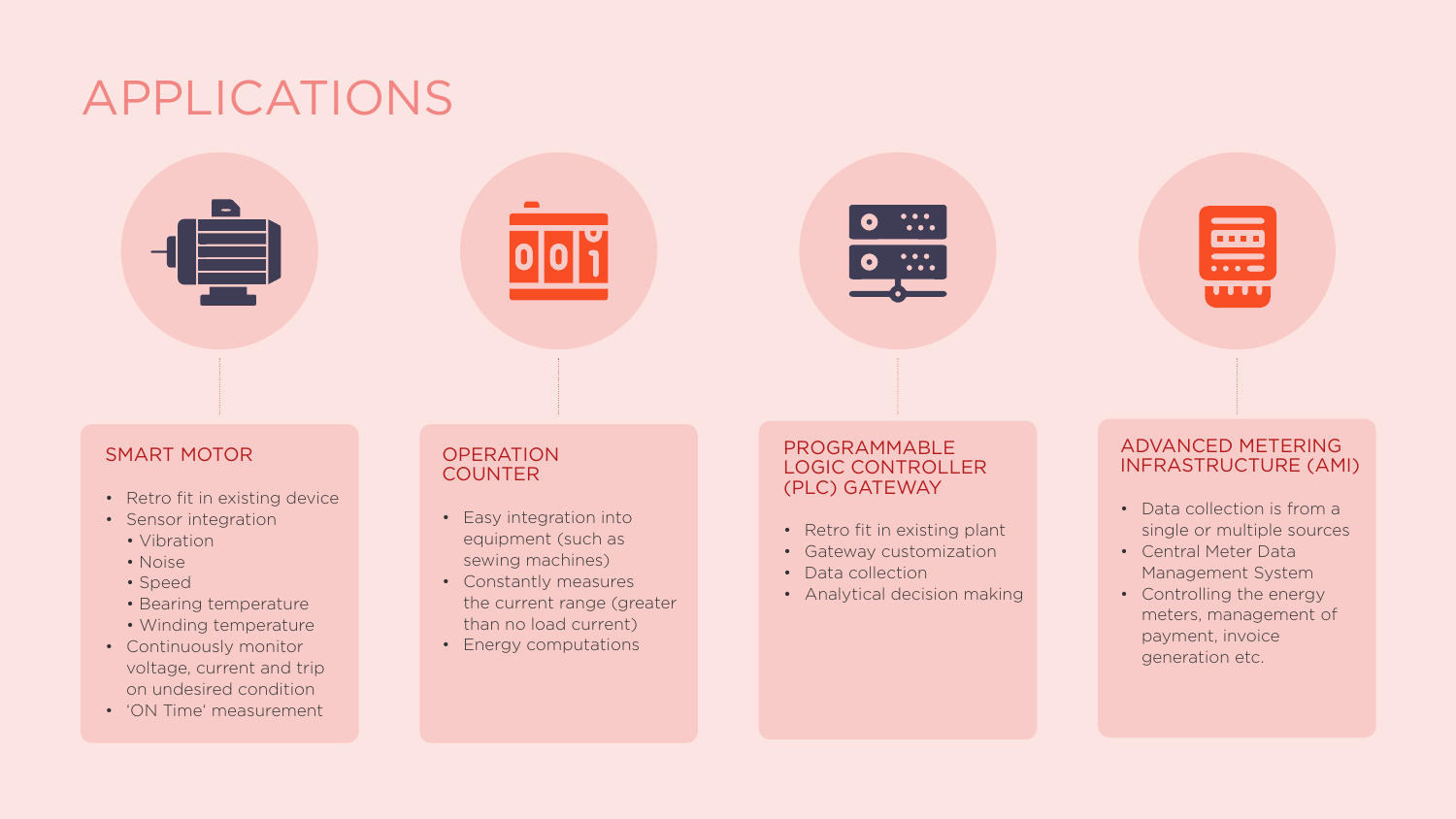## SMART CITY

Precision can help you all along your journey of envisioning, preparing, prototyping, architecting and implementing your IoT solutions. Be it a solution being implemented as a project or making your products 'smart', Precision would be keen to partner with you.



**COD** 

400

 $\overline{\bullet}$ 

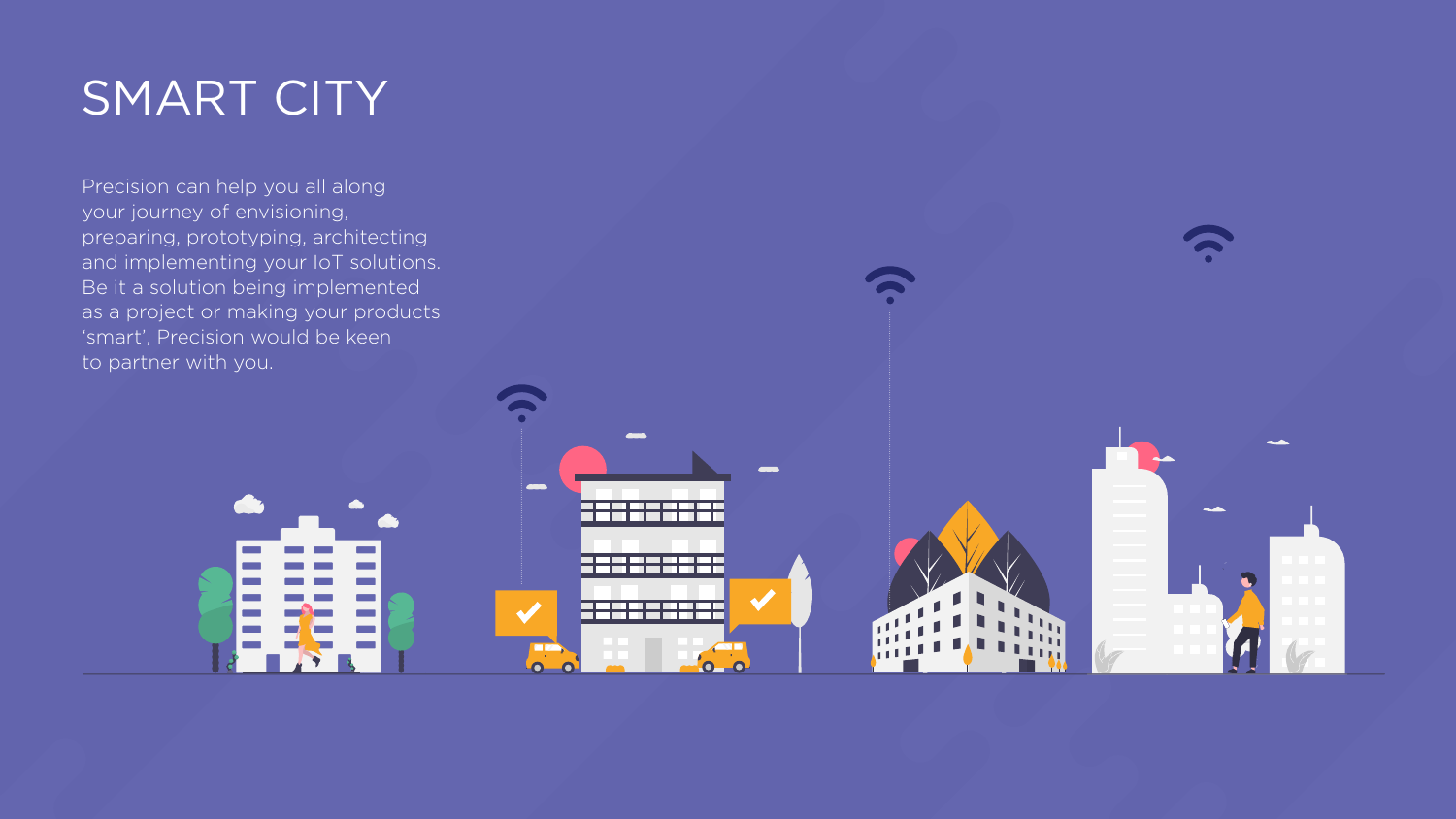### **CONSUMER AIR QUALITY & ENVIRONMENT MONITORING**



### **WATER QUALITY ANALYSIS**



## **RAINFALL MEASUREMENT**



- 
- 
- 

 $\begin{array}{ccccccccccccccccc} \bullet & \bullet & \bullet & \bullet & \bullet & \bullet \end{array}$  $\begin{array}{ccc} \bullet & \bullet & \bullet \end{array}$  $\bullet$   $\bullet$ 

### **SMART ENERGY METERING**



### **SOIL TESTING**



- Particulate Matter,  $CO<sub>2</sub>$ ,  $CO<sub>2</sub>$ , O2, Temperature, Humidity, Atmospheric Pressure, other sensors as needed  $(O_3, SO_2, CH_4, NO_2)$
- Interval based or real-time streaming of data, threshold configurations and breach alerts and more

• Measurement of moisture levels, pH and light levels

- Measurement of parameters such as pH, DO, ORP, Turbidity, Ions (ex: Ca, Fl, Cl)
- Optional sensors for NH4, Bromide, Iodide, Cupric, Fluoroborate and others
- Threshold configuration based on WHO recommendations and breach alerts
- Real time load monitoring, threshold configurations and breach alerts
- Event detection & reporting





• Base data analysis to determine whether the soil is arable

• Real time energy meter data transmission (push/pull)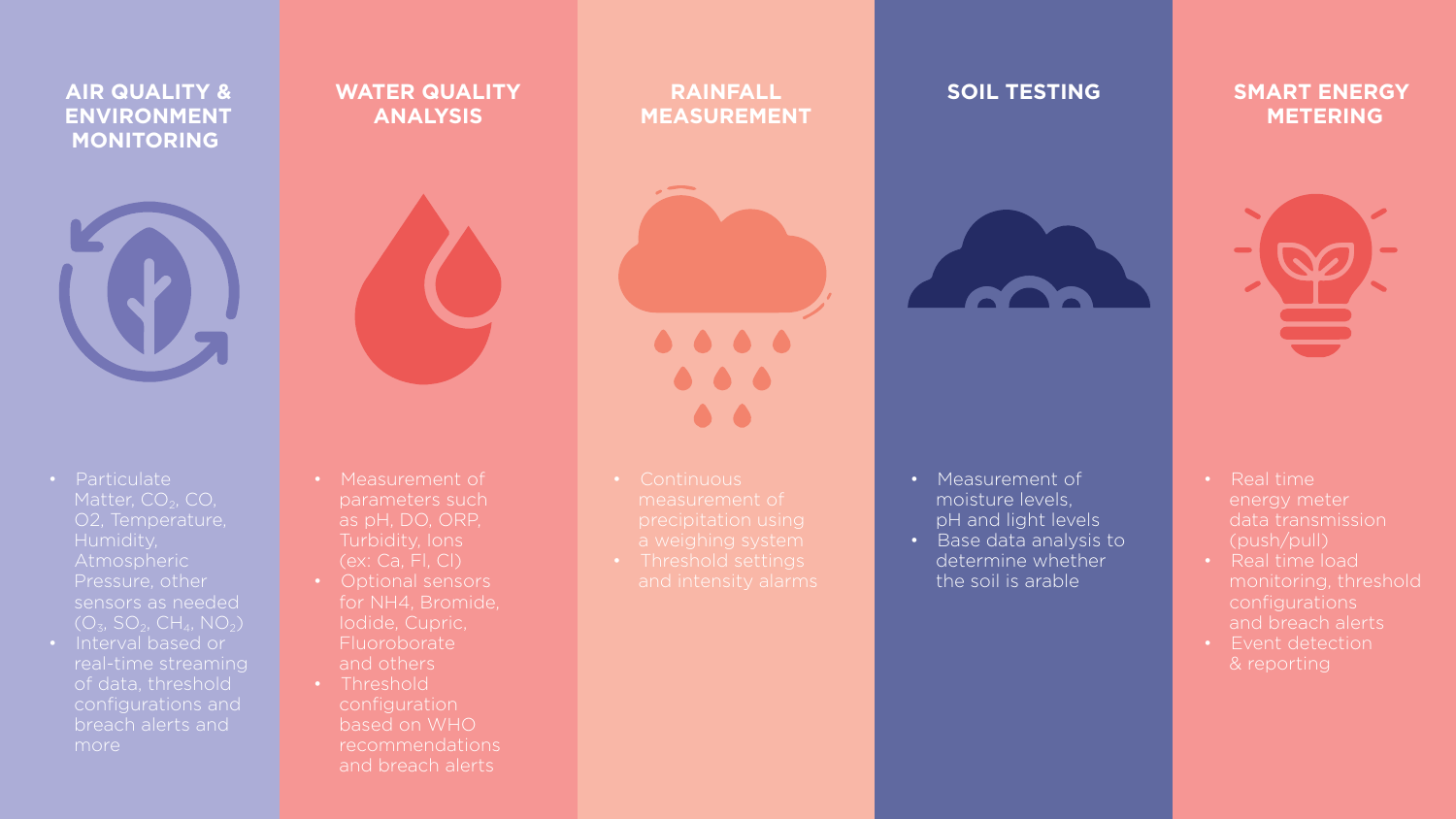## CONSUMER IoT

Consumer IoT is becoming an integral and inevitable part of the household space. The usage spans from day-to-day smart wearables to home automation.

Precision has forayed into the Home Automation Segment with Smart Lighting, Smart Switches and Smart Appliances